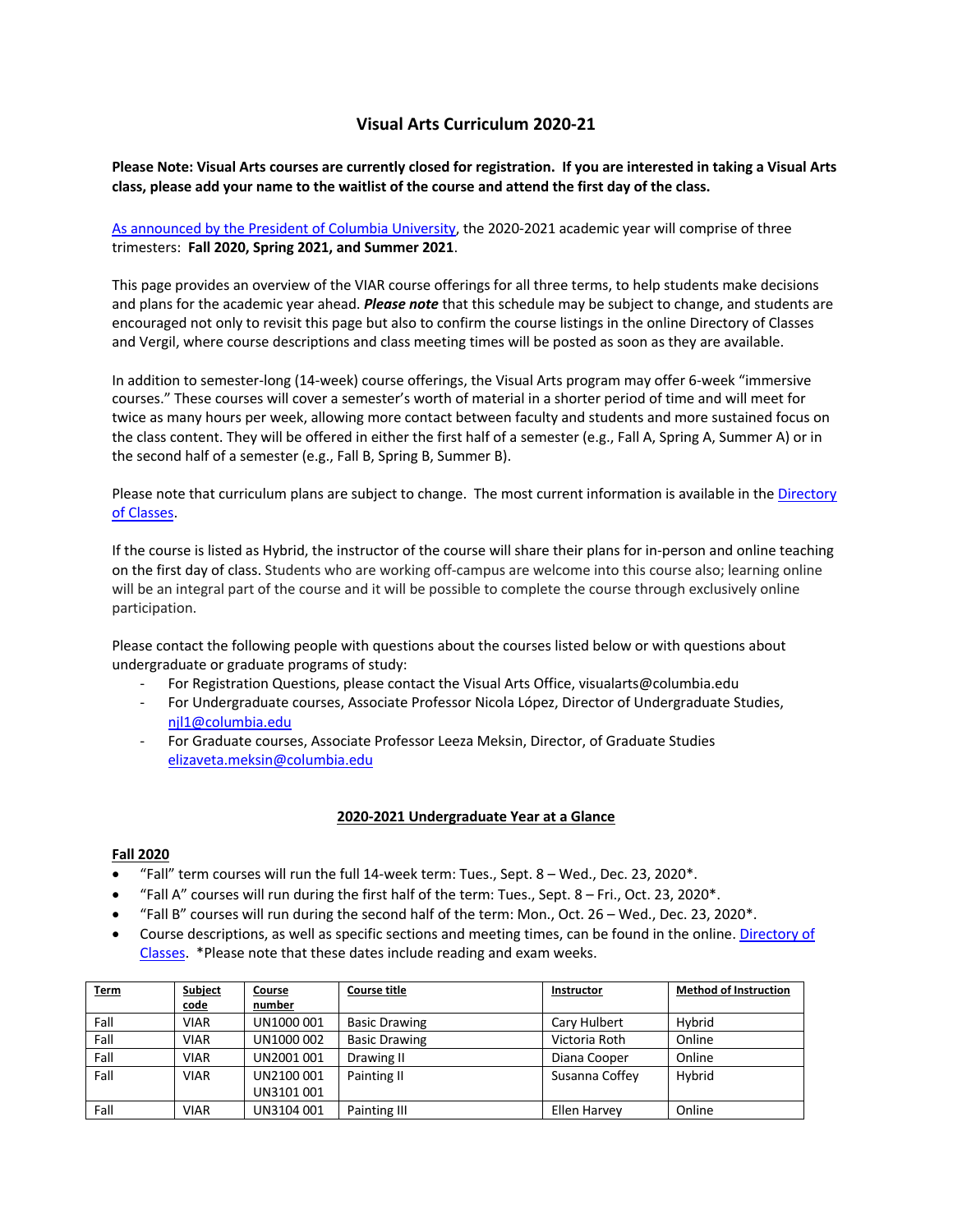| Fall | <b>VIAR</b> | UN1700 001                | Photography: Photo I                    | Emile Askey          | Online |
|------|-------------|---------------------------|-----------------------------------------|----------------------|--------|
| Fall | VIAR        | UN1700 002                | Photography: Photo I                    | Rachel Stern         | Online |
| Fall | <b>VIAR</b> | GU4704 001                | Photography: Photo III,<br>Photobook    | Dana Buhl            | Hybrid |
| Fall | <b>VIAR</b> | UN2430 001/<br>UN3431001  | Printmaking: Relief I/ Relief II        | Nathan Catlin        | Hybrid |
| Fall | <b>VIAR</b> | UN3412 001                | Drawing into Print                      | Ivan Forde           | Hybrid |
| Fall | VIAR        | UN2200 001                | Ceramics I                              | JJ Peet              | Online |
| Fall | <b>VIAR</b> | UN2300 001                | Sculpture I                             | Jon Kessler          | Online |
| Fall | <b>VIAR</b> | UN3500 001                | <b>Beginning Video</b>                  | <b>Shelly Silver</b> | Online |
| Fall | <b>VIAR</b> | UN3900 001/<br>UN3901 001 | Senior Thesis I/II                      | Nicola Lopez         | Online |
| Fall | <b>VIAR</b> | UN3910 001/<br>UN3911001  | Visiting Critics I/II                   | Emily Henretta       | Online |
| Fall | <b>VIAR</b> | UN3800 001                | Seminar in Contemporary Art<br>Practice | Leeza Meksin         | Online |

## **Spring 2021**

- "Spring" term courses will run the full 14-week term: Mon., Jan. 11 Mon., Apr. 26, 2021\*.
- "Spring A" courses will run during the first half of the term: Mon., Jan. 11 Fri., Feb. 26, 2021\*.
- "Spring B" courses will run during the second half of the term: Mon., Mar. 8 Mon., Apr. 26, 2021\*.
- Course descriptions, as well as specific sections and meeting times, will be available in advance of the early registration period in November 2020. \*Please note that these dates include reading and exam weeks.

| Spring | <b>VIAR</b> | UN1000 001  | <b>Basic Drawing</b>          | Lucy Campana           | <b>TBD</b> |
|--------|-------------|-------------|-------------------------------|------------------------|------------|
| Spring | <b>VIAR</b> | UN1000 002  | <b>Basic Drawing</b>          | Nicola Lopez           | <b>TBD</b> |
| Spring | <b>VIAR</b> | UN2001 001  | Drawing II                    | Diana Cooper           | <b>TBD</b> |
| Spring | <b>VIAR</b> | UN2100 001  | Painting I                    | Tommy White            | <b>TBD</b> |
| Spring | <b>VIAR</b> | UN3120 001  | <b>Figure Painting</b>        | Susanna Coffey         | <b>TBD</b> |
| Spring | <b>VIAR</b> | UN1700 001  | Photography: Photo I          | <b>TBD</b>             | <b>TBD</b> |
| Spring | <b>VIAR</b> | UN3702 001  | Photography: Photo II         | Delphine Fawundu       | <b>TBD</b> |
| Spring | <b>VIAR</b> | UN4703 001  | Photo III, Studio Photography | Sara VanDerBeek        | <b>TBD</b> |
| Spring | <b>VIAR</b> | UN2420 001/ | Printmaking: Intaglio I/II    | Jennifer Nuss          | <b>TBD</b> |
|        |             | UN3421 001  |                               |                        |            |
| Spring | <b>VIAR</b> | UN3410001   | Printmaking:                  | Craig Zammiello        | <b>TBD</b> |
|        |             |             | Photogravure/Solar plate      |                        |            |
| Spring | <b>VIAR</b> | UN3441 001  | Silkscreen                    | <b>Tomas Vu-Daniel</b> | <b>TBD</b> |
| Spring | <b>VIAR</b> | UN4400 001  | <b>Advanced Printmaking</b>   | Valerie Hammond/       | <b>TBD</b> |
|        |             |             |                               | Kiki Smith             |            |
| Spring | <b>VIAR</b> | UN2300 001  | Sculpture I                   | Jon Kessler            | <b>TBD</b> |
| Spring | <b>VIAR</b> | UN3201 001  | Ceramics II                   | JJ Peet                | <b>TBD</b> |
| Spring | <b>VIAR</b> | UN3301 001/ | Sculpture II/III              | Sable Smith            | <b>TBD</b> |
|        |             | UN3302 001  |                               |                        |            |
| Spring | <b>VIAR</b> | UN3500001   | <b>Beginning Video</b>        | Shelly Silver          | <b>TBD</b> |
| Spring | <b>VIAR</b> | UN4501 001  | <b>Advanced Video</b>         | <b>TBD</b>             | <b>TBD</b> |
| Spring | <b>VIAR</b> | GU4600 001  | Performance                   | <b>TBD</b>             | TBD        |
| Spring | <b>VIAR</b> | UN3800 001  | Seminar in Contemporary Art   | <b>Tomas Vu-Daniel</b> | <b>TBD</b> |
|        |             |             | Practice                      |                        |            |
| Spring | <b>VIAR</b> | UN3900 001/ | Senior Thesis I/II            | <b>Gregory Amenoff</b> | <b>TBD</b> |
|        |             | UN3901 001  |                               |                        |            |
| Spring | <b>VIAR</b> | UN3910 001/ | Visiting Critics I/II         | Emily Henretta         | <b>TBD</b> |
|        |             | UN3911001   |                               |                        |            |